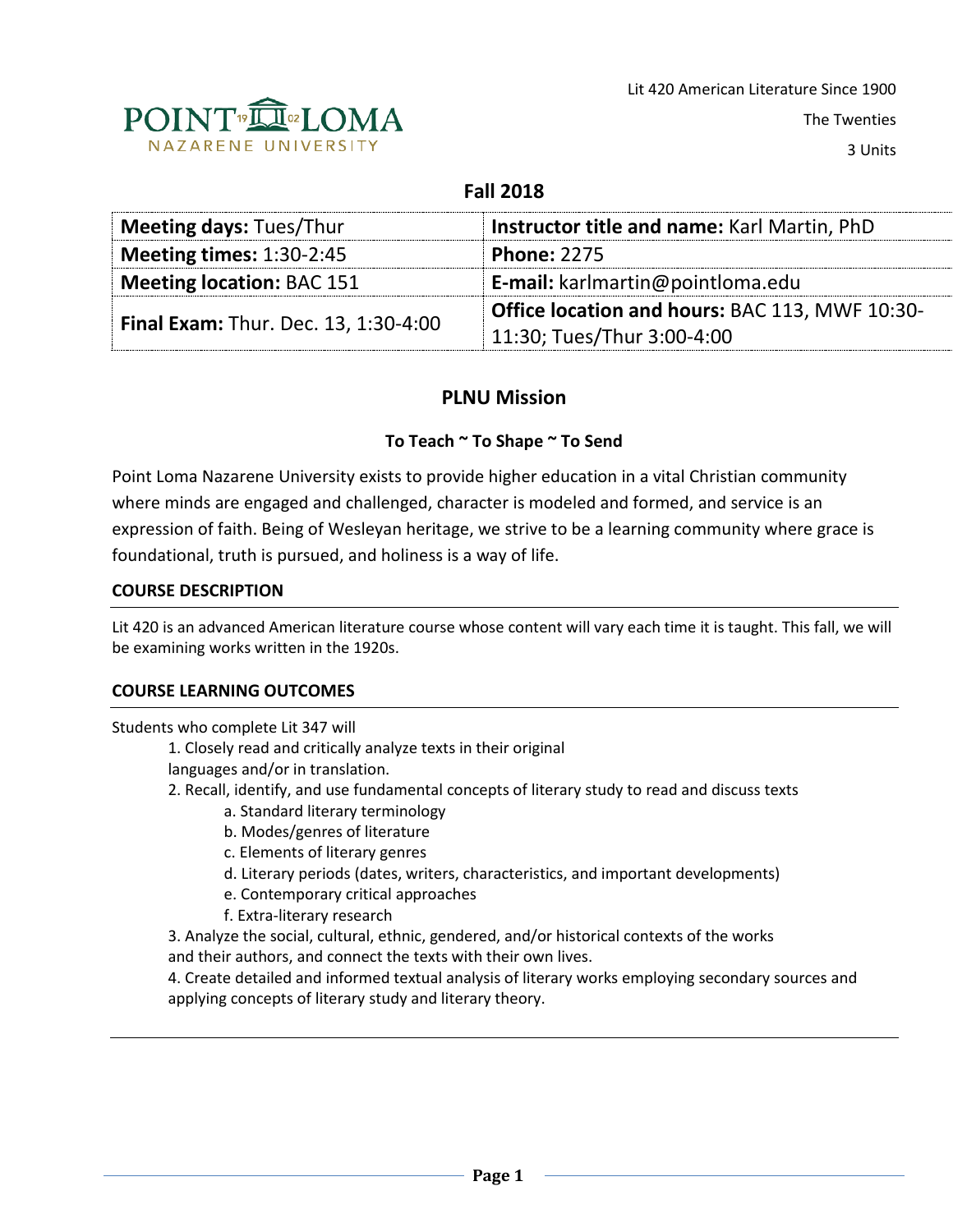# **REQUIRED TEXTS**

Willa Cather, The Professor's House T. S. Eliot, The Wasteland and Other Poems William Faulkner, The Sound and the Fury F. Scott Fitzgerald, The Stories of F. Scott Fitzgerald Ernest Hemingway, The Sun Also Rises Nella Larsen, Quicksand Sinclair Lewis, Babbitt Assigned Poetry available online

#### **ASSESSMENT AND GRADING**

| Your final grade will be determined as follows: |     | Typical grade scale: |               |
|-------------------------------------------------|-----|----------------------|---------------|
| Mid-Term Exam                                   | 20% |                      |               |
| <b>Seminar Presentation</b>                     | 5%  | $A = 93 - 100$       | $C = 73 - 76$ |
| Paper Topic                                     | 2%  | $A = 92 - 90$        | $C = 70 - 72$ |
| Sources and Outline                             | 3%  | $B+=87-89$           | $D+=67-69$    |
| <b>Critical Paper</b>                           | 30% | $B = 83 - 86$        | $D=63-66$     |
| Final Exam                                      | 30% |                      |               |
| Participation                                   | 10% | $B = 80 - 82$        | $D = 60 - 62$ |
|                                                 |     | $C+=77-79$           | $F = 0.59$    |
|                                                 |     |                      |               |

#### **FINAL EXAMINATION POLICY**

Successful completion of this class requires taking the final examination **on its scheduled day**. The final examination schedule is posted on the [Class Schedules](http://www.pointloma.edu/experience/academics/class-schedules) site. No requests for early examinations or alternative days will be approved.

### **PLNU COPYRIGHT POLICY**

Point Loma Nazarene University, as a non-profit educational institution, is entitled by law to use materials protected by the US Copyright Act for classroom education. Any use of those materials outside the class may violate the law.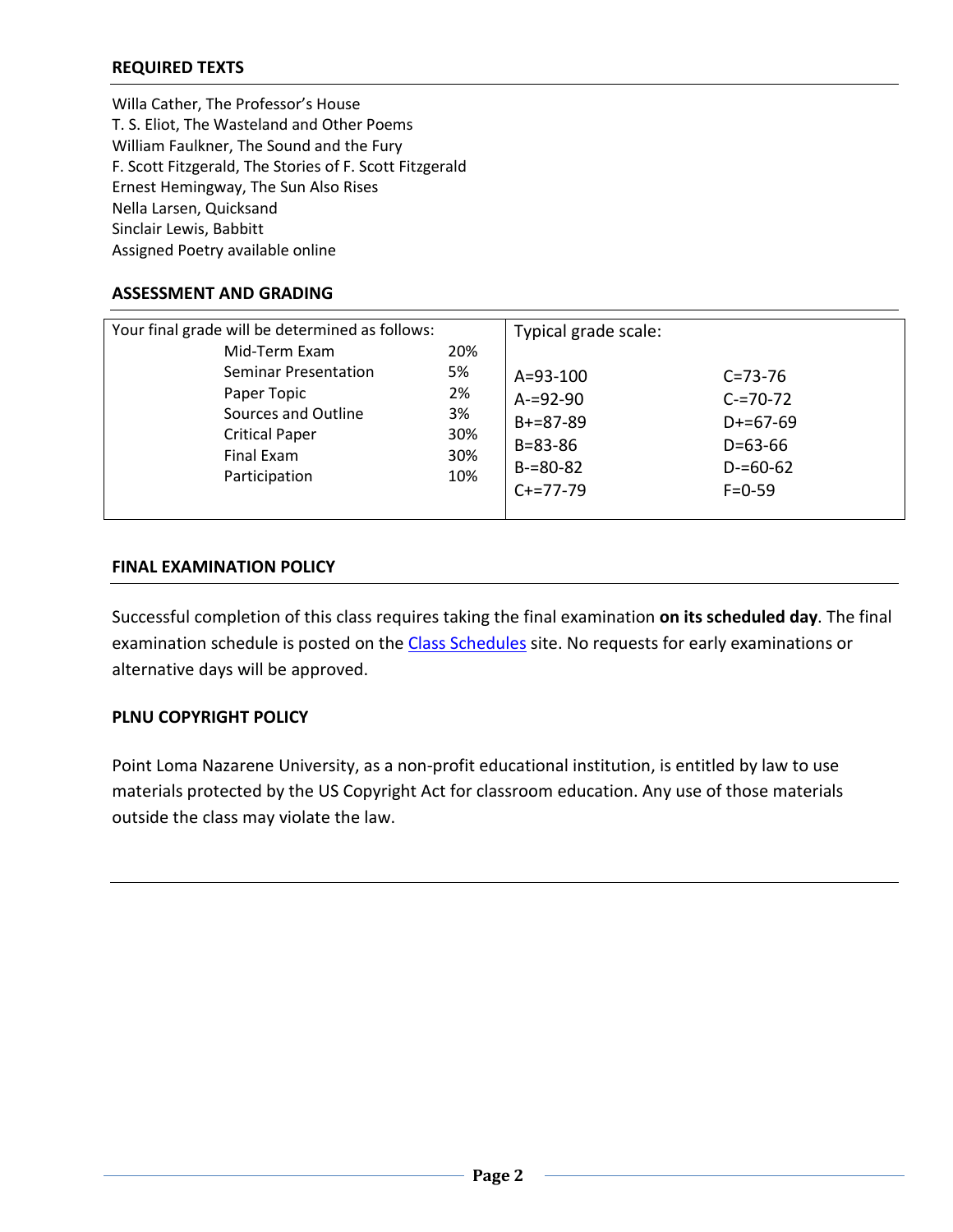# **PLNU ACADEMIC HONESTY POLICY**

Students should demonstrate academic honesty by doing original work and by giving appropriate credit to the ideas of others. Academic dishonesty is the act of presenting information, ideas, and/or concepts as one's own when in reality they are the results of another person's creativity and effort. A faculty member who believes a situation involving academic dishonesty has been detected may assign a failing grade for that assignment or examination, or, depending on the seriousness of the offense, for the course. Faculty should follow and students may appeal using the procedure in the university Catalog. See [Academic Policies](http://catalog.pointloma.edu/content.php?catoid=18&navoid=1278) for definitions of kinds of academic dishonesty and for further policy information.

# **PLNU ACADEMIC ACCOMMODATIONS POLICY**

If you have a diagnosed disability, please contact PLNU's Disability Resource Center (DRC) to demonstrate need and to register for accommodation by phone at 619-849-2486 or by e-mail at [DRC@pointloma.edu.](mailto:DRC@pointloma.edu) See [Disability Resource Center](http://www.pointloma.edu/experience/offices/administrative-offices/academic-advising-office/disability-resource-center) for additional information.

# **PLNU ATTENDANCE AND PARTICIPATION POLICY**

Regular and punctual attendance at all classes is considered essential to optimum academic achievement. If the student is absent from more than 10 percent of class meetings, the faculty member can file a written report which may result in de-enrollment. If the absences exceed 20 percent, the student may be de-enrolled without notice until the university drop date or, after that date, receive the appropriate grade for their work and participation. See [Academic Policies](http://catalog.pointloma.edu/content.php?catoid=18&navoid=1278) in the Undergraduate Academic Catalog.

#### **COURSE REQUIREMENTS**

*Reading:* Dates for the readings are clearly indicated on the schedule. Read daily if possible and complete all reading on time.

*Discussion:* The success of the course will be directly related to the quality of our daily discussions. Each of you must feel comfortable contributing to discussions. And each of you should bring any questions you have about the reading to our attention during the course of our discussions.

*Writing*: Each student will complete a mid-term exam, a final exam, and a 10-12 page essay concerning the critical reception of one of the works or some aspect of American life in the twenties. Students cannot pass the course without completing all three of these major assignments. Late work will receive a ten percent deduction daily and will not be accepted when the value would be zero or below.

*Seminar Presentations:* You will also be called upon to report the research related to the topic of your research paper. The presentations will be 7 to 10 minutes in length.